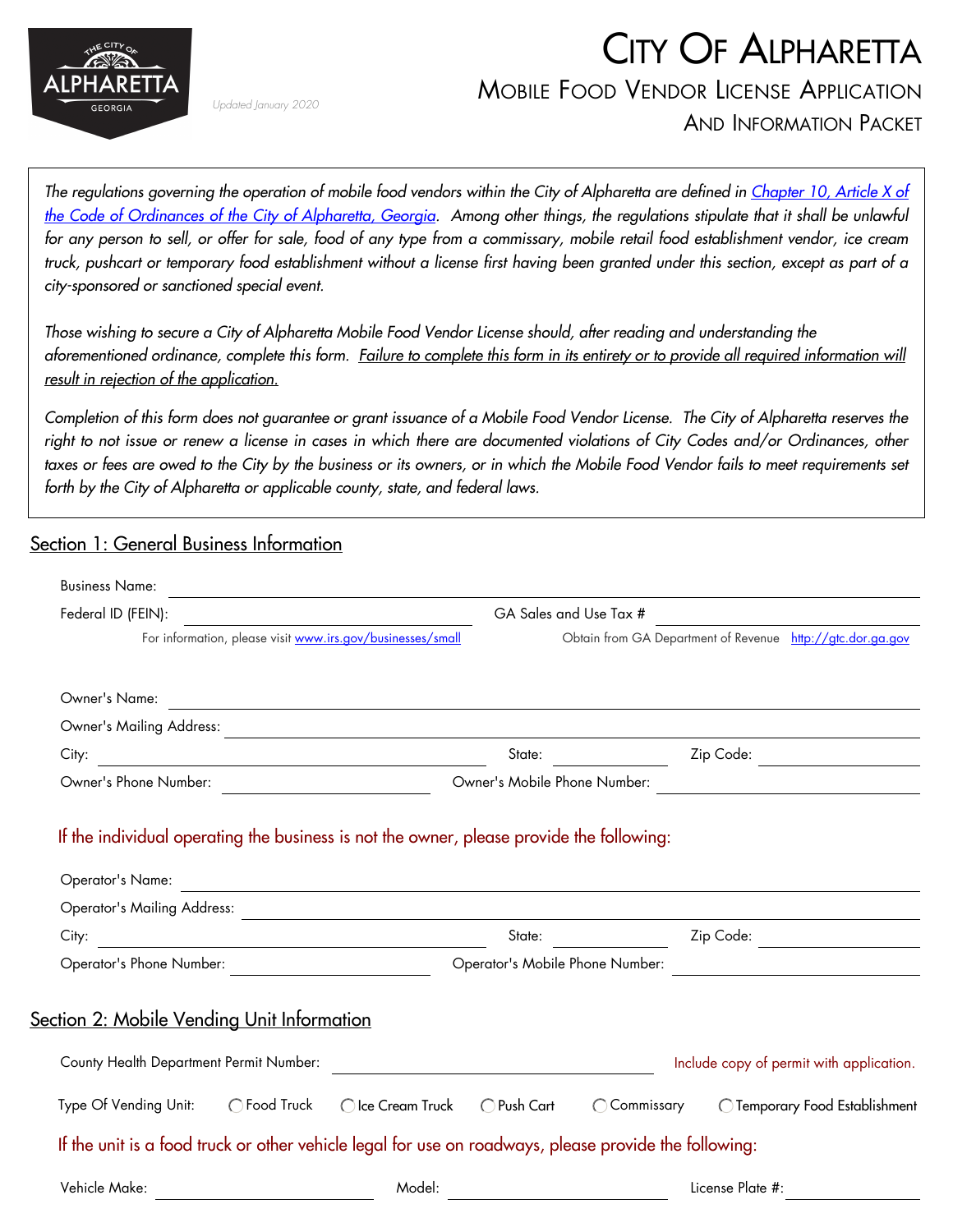#### Section 3: Anticipated Mobile Vending Activity Locations

The regulations governing the operation of mobile food vendors within the City of Alpharetta are defined in Chapter 10, Article [X of the Code of Ordinances of the City of Alpharetta, Georgia.](https://library.municode.com/ga/alpharetta/codes/code_of_ordinances?nodeId=PTIICOOR_CH10BUBURE_ARTXMOFOVE) Among other things, the regulations stipulate that, except for ice cream trucks, no mobile food vendor shall conduct business or operate in the public right-of-way except as part of a City-sponsored or sanctioned special event. All applicants are cautioned to read and understand [Section 10-313 of the Code of](https://library.municode.com/ga/alpharetta/codes/code_of_ordinances?nodeId=PTIICOOR_CH10BUBURE_ARTXMOFOVE_S10-313PRCORE) [Ordinances](https://library.municode.com/ga/alpharetta/codes/code_of_ordinances?nodeId=PTIICOOR_CH10BUBURE_ARTXMOFOVE_S10-313PRCORE) prior to making application for a City of Alpharetta mobile food vendor license.

For what type of mobile food vending activity are you making application? Please check all that apply.

| Mobile Vending On Private Property | Mobile Vending On Street                                                              |
|------------------------------------|---------------------------------------------------------------------------------------|
| Mobile Vending During City Events  | Mobile Vending On Sidewalk                                                            |
| Operation Of An Ice Cream Truck    | Ice Cream Trucks must include a copy of their valid Department of Agriculture permit. |

For each private property location at which you plan to undertake mobile food vending activities, you must submit a completed Mobile Food Vending Private Property Approval Form as part of this application. If you are found to be conducting mobile food vending activities upon any private property for which a Mobile Food Vending Private Property Approval Form has not been provided to the City of Alpharetta, you will be considered to be in violation of Sections 10-312 and 10-313 of the City Code and your license to conduct mobile food vending activities in the City of Alpharetta may be suspended or revoked and/or you may be subject to fines or other penalties.

#### Section 4: Attachments And Addendums

Before submitting your application, please ensure that the following documents are attached.

Valid Mobile Food Service Operation Permit From The Georgia Department Of Agriculture (NOTE: Ice Cream Trucks Only)

Valid Mobile Food Service Operation Permit From The Fulton County Health Department

Proof Of Current Liability Insurance

Completed Private Employer Affidavit Pursuant To O.C.G.A. § 36-60-6(d)

Completed Affidavit Verifying Legal Immigration Status Pursuant To O.C.G.A. § 50-36-1

Mobile Food Vending Private Property Approval Form For Each Private Property Location At Which Vending Will Occur

Payment For Annual License Fee (\$150)

#### Section 5: Swear And Attest

By completing and submitting this Application for a City of Alpharetta Mobile Food Vendor License I, as a duly authorized agent of the applicant, do hereby swear and attest that all information provided herein is complete and accurate to the best of my knowledge. I and the applicant business agree to abide by all ordinances, rules, and regulations of the City of Alpharetta and acknowledge that City of Alpharetta personnel may enter my commercial property for purposes of inspection and to verify compliance with all applicable ordinances, rules, and regulations. I understand that any omissions of fact or false statements on this application shall void the Mobile Food Vendor License.

Authorized Agent Name (Please Print):

Signature: Date:

The City of Alpharetta is required by Georgia Law to view and obtain a copy of Verifiable Identification (e.g. driver's license) at the time this application is submitted. As such, application must be made in person at the Community Development Department at Alpharetta City Hall, which is located at 2 Park Plaza, Alpharetta, GA 30009. Applications are accepted Monday through Friday from 8:30 AM until 3:30 PM.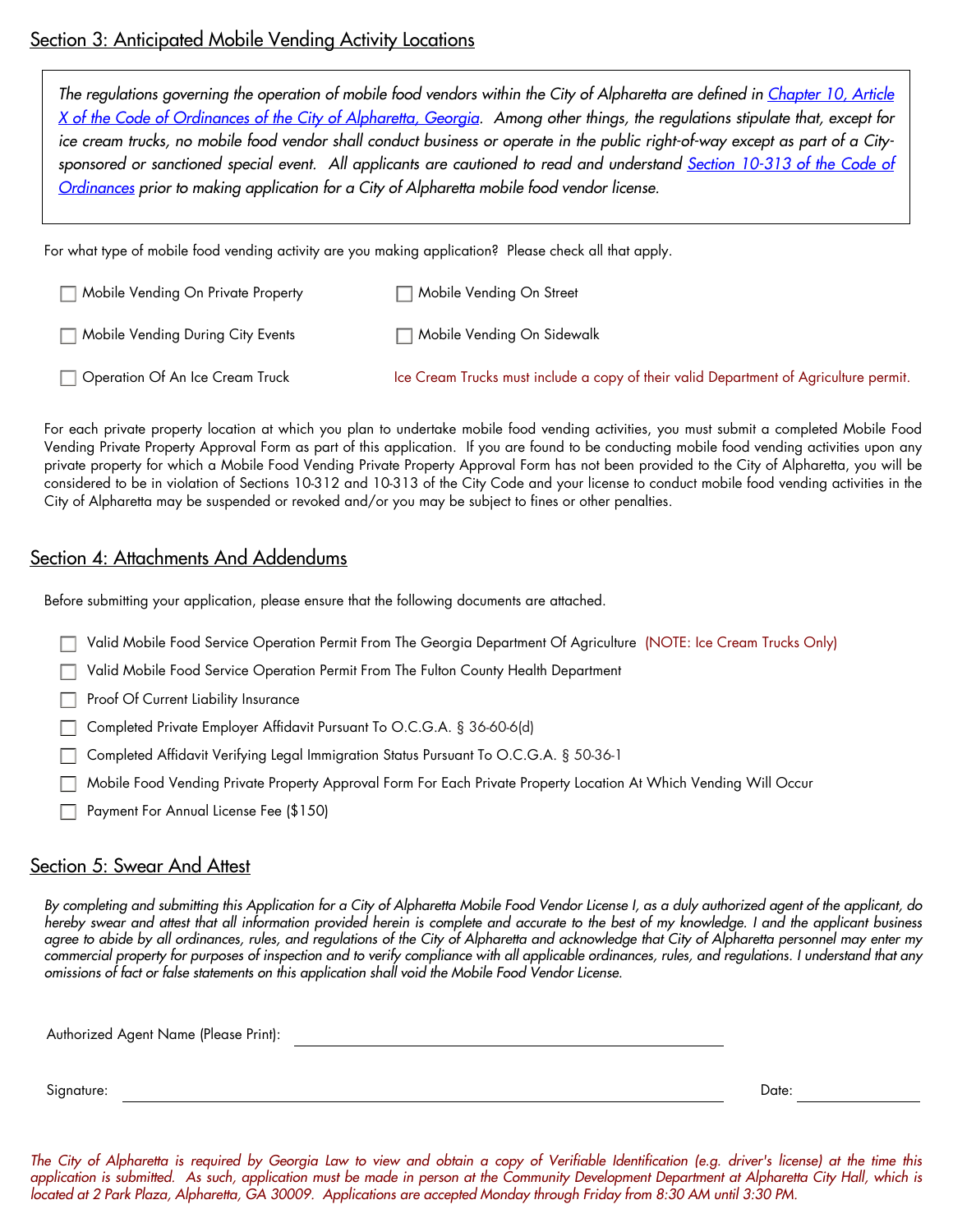## THIS AFFIDAVIT MUST BE NOTARIZED CITY OF ALPHARETTA PRIVATE EMPLOYER AFFIDAVIT PURSUANT TO O.C.G.A. § 36-60-6(d)

By executing this affidavit under oath, as an applicant for an Business Occupation License as referenced in O.C.G.A. § 36-60-6(d), from the City of Alpharetta Georgia, the undersigned applicant representing the private employer indicated below verifies the following with respect to my application for the above mentioned document.

Printed Name Of Private Employer:

Section 1: Please select ONE of the following.

- Employs more than ten (10) employees (total employees for Individual, Firm or Corporation). Please complete section 2 below and sign/notarize at the bottom.
- Employs ten (10) or fewer employees (Individual, Firm, or Corporation). Do not complete Section 2. Please sign/notarize at the bottom.
- The employer has registered with and utilizes the federal work authorization program in accordance with the applicable provisions and deadlines established in O.C.G.A. § 36-60-6(a). The undersigned private employer also attests that its federal work authorization user identification number and date of authorization are as listed below: Section 2:

Federal Work Authorization User Identification Number **Date Of Authorization** 

In making the above representation under oath, I understand that any person who knowingly and willfully makes a false, fictitious, or fraudulent statement or representation in an affidavit shall be guilty of a violation of O.C.G.A. § 16-10-20, and face criminal penalties allowed by such statute.

I hereby declare under penalty of perjury that the foregoing is true and correct.

Executed on \_\_\_\_\_\_\_\_\_\_\_\_\_\_\_, \_\_\_\_\_, 20\_\_\_ in \_\_\_\_\_\_\_\_\_\_\_\_\_\_\_\_\_\_\_ (City) \_\_\_\_\_\_ (State)

\_\_\_\_\_\_\_\_\_\_\_\_\_\_\_\_\_\_\_\_\_\_\_\_\_\_\_\_\_\_\_\_\_\_\_\_\_ Signature of Authorized Officer or Agent

Printed Name of Authorized Officer or Agent Printed Title of Authorized Officer or Agent

\_\_\_\_\_\_\_\_\_\_\_\_\_\_\_\_\_\_\_\_\_\_\_\_\_\_\_\_\_\_\_\_\_\_\_\_\_ \_\_\_\_\_\_\_\_\_\_\_\_\_\_\_\_\_\_\_\_\_\_\_\_\_\_\_\_\_\_\_\_\_\_\_\_\_\_\_\_\_\_\_\_\_\_

SUBSCRIBED AND SWORN BEFORE ME ON THIS THE \_\_\_\_\_ DAY OF \_\_\_\_\_\_\_\_\_\_\_\_\_, 20\_\_\_

\_\_\_\_\_\_\_\_\_\_\_\_\_\_\_\_\_\_\_\_\_\_\_\_\_\_\_\_\_\_\_\_\_\_\_\_\_ \_\_\_\_\_\_\_\_\_\_\_\_\_\_\_\_\_\_\_\_\_\_\_\_\_\_\_\_

NOTARY PUBLIC **My Commission Expires** My Commission Expires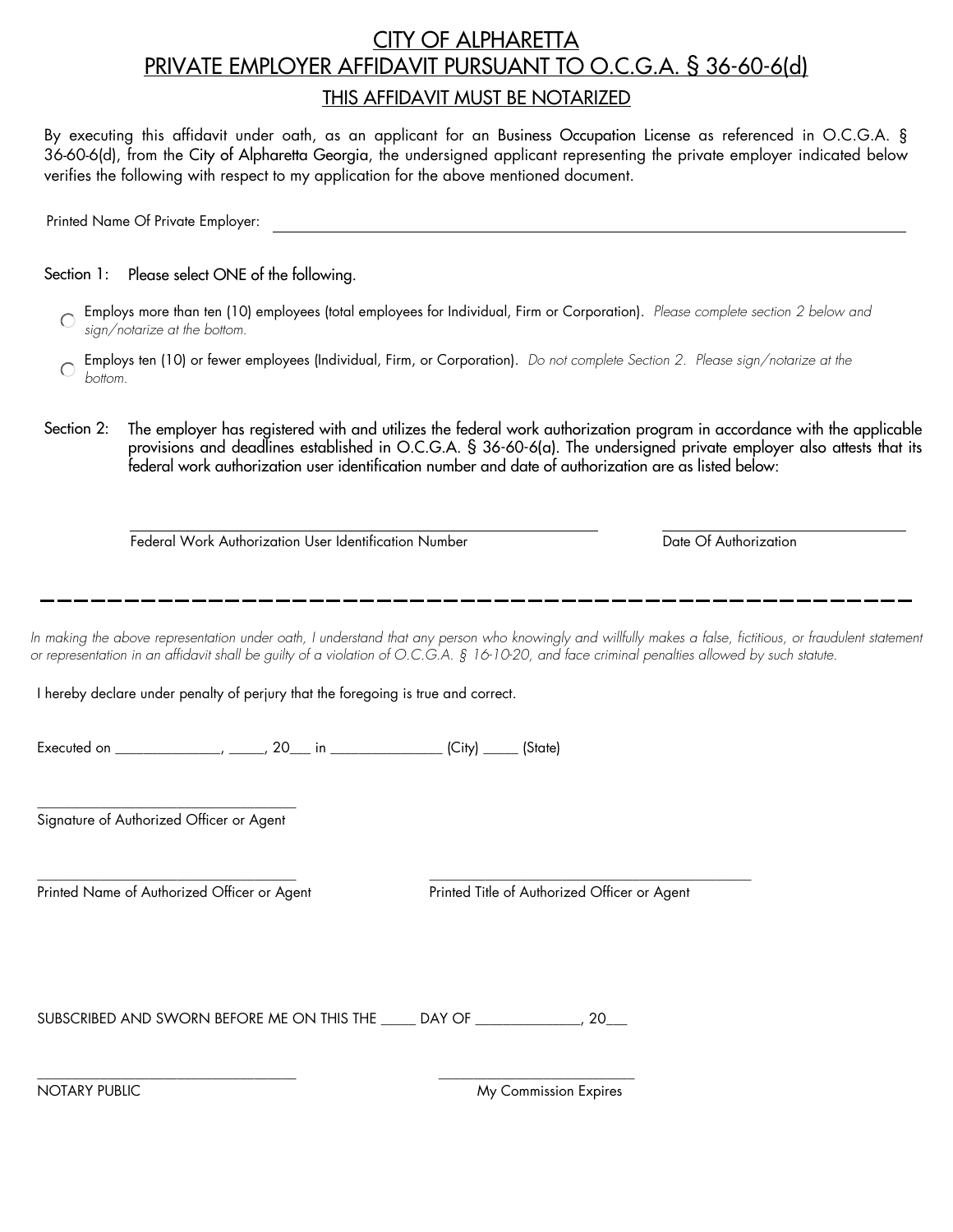## THIS AFFIDAVIT MUST BE NOTARIZED CITY OF ALPHARETTA AFFIDAVIT VERIFYING LEGAL IMMIGRATION STATUS

O.C.G.A. § 50-36-1 states that an agency or political subdivision providing or administering a public benefit shall require every applicant for such benefit to execute a signed and sworn affidavit verifying the applicant's lawful presence in the United States.

By executing this affidavit under oath, as an applicant for a City of Alpharetta public benefit, I hereby state the following with respect to my application for (please check one):

|                                                                                                               | Occupational Tax Certificate (Business License)<br>(insert business name)                                                                                                                                                                                                                                                                                                                                                                                                                                                                                                                                        |  |  | Mobile Food Vendor License<br>(insert business name) |  |  |
|---------------------------------------------------------------------------------------------------------------|------------------------------------------------------------------------------------------------------------------------------------------------------------------------------------------------------------------------------------------------------------------------------------------------------------------------------------------------------------------------------------------------------------------------------------------------------------------------------------------------------------------------------------------------------------------------------------------------------------------|--|--|------------------------------------------------------|--|--|
|                                                                                                               | Alcoholic Beverage License<br>(insert business name)                                                                                                                                                                                                                                                                                                                                                                                                                                                                                                                                                             |  |  |                                                      |  |  |
| <b>OR</b>                                                                                                     | I am a United States citizen. By executing this affidavit, the undersigned applicant verifies the applicant's lawful presence in the United<br>States as the undersigned applicant is a United States citizen 18-years of age or older. The undersigned applicant has provided at<br>least one secure and verifiable document, <sup>*</sup> as defined by O.C.G.A. § 50-36-2 with this affidavit.                                                                                                                                                                                                                |  |  |                                                      |  |  |
| <b>OR</b>                                                                                                     | I am a legal permanent resident. By executing this affidavit, the undersigned applicant verifies the applicant's lawful presence in the<br>United States as the undersigned applicant is a legal permanent resident 18-years of age or older. The undersigned applicant has<br>provided at least one secure and verifiable document,** as defined by O.C.G.A. § 50-36-2 with this affidavit.                                                                                                                                                                                                                     |  |  |                                                      |  |  |
|                                                                                                               | I am a qualified alien or non-immigrant. By executing this affidavit, the undersigned applicant verifies the applicant's lawful presence in<br>the United States as the undersigned applicant is a qualified alien or non-immigrant under the federal Immigration and Nationality Act,<br>Title 8 U.S.C. with an alien number issued by the Department of Homeland Security or other federal immigration agency, and is 18-<br>years of age or older. The undersigned applicant has provided at least one secure and verifiable document, <sup>**</sup> as defined by<br>O.C.G.A. § 50-36-2 with this affidavit. |  |  |                                                      |  |  |
| Applicant's alien number issued by the Department of Homeland<br>Security Or other federal immigration agency |                                                                                                                                                                                                                                                                                                                                                                                                                                                                                                                                                                                                                  |  |  |                                                      |  |  |
| I hereby declare under penalty of perjury that the foregoing is true and correct.                             |                                                                                                                                                                                                                                                                                                                                                                                                                                                                                                                                                                                                                  |  |  |                                                      |  |  |
|                                                                                                               |                                                                                                                                                                                                                                                                                                                                                                                                                                                                                                                                                                                                                  |  |  |                                                      |  |  |
|                                                                                                               | Signature of Applicant                                                                                                                                                                                                                                                                                                                                                                                                                                                                                                                                                                                           |  |  |                                                      |  |  |
|                                                                                                               | Printed Name of Applicant                                                                                                                                                                                                                                                                                                                                                                                                                                                                                                                                                                                        |  |  |                                                      |  |  |
|                                                                                                               | SUBSCRIBED AND SWORN BEFORE ME ON THIS THE _____ DAY OF _______________, 20___                                                                                                                                                                                                                                                                                                                                                                                                                                                                                                                                   |  |  |                                                      |  |  |
|                                                                                                               | NOTARY PUBLIC                                                                                                                                                                                                                                                                                                                                                                                                                                                                                                                                                                                                    |  |  | My Commission Expires                                |  |  |

\*Documents include a U.S. driver's license, U.S. passport, U.S. passport card or one of the other documents listed on the Attorney General's list of Secure and Verifiable Documents.

\*\*Documents include a Permanent Resident card (from I-551), Arrival/Departure Record (form I-94), Employment Authorization Document (form I-766) or one of the other documents listed on the Attorney General's list of Secure and Verifiable Documents.

A complete listing of secure and verifiable documents is available through the Office of the Attorney General (GA) website: http://law.ga.gov/immigration-reports.